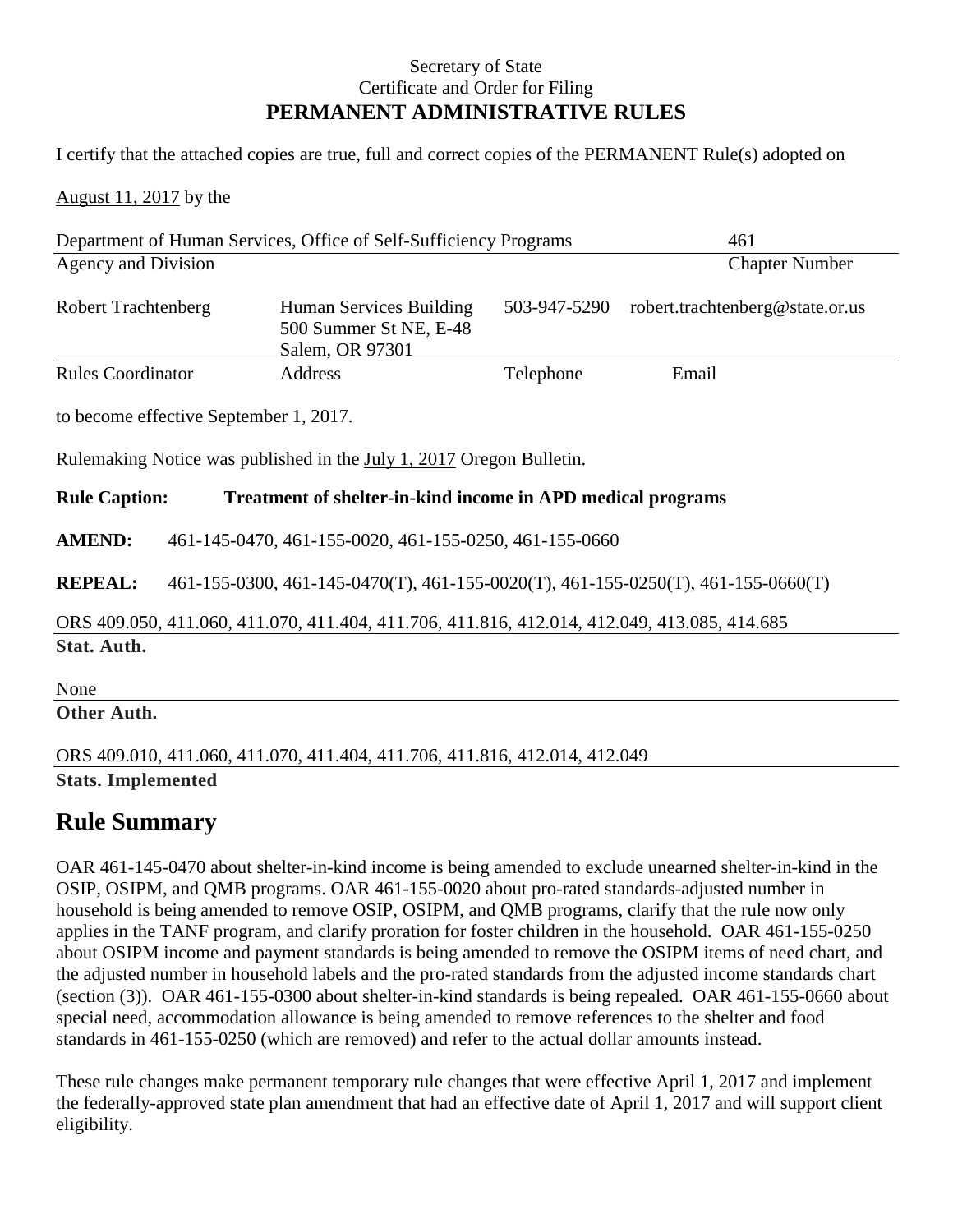- (1) Except as provided in section (2) of this rule:
	- (a) In the ERDC program, *shelter-in-kind* (see OAR 461-001-0000) payments are excluded, except earned *shelter-in-kind* is not excluded in the ERDC program.
	- (b) In the REF, REFM, and TANF programs, except for child support (see OAR 461- 145-0080 and 461-145-0280), *shelter-in-kind* payments are excluded.
	- (c) In the SNAP program, *shelter-in-kind* housing and utility payments are excluded (see OAR 461-145-0130 about exclusion of earned in-kind income), except an expenditure by a business entity for *shelter costs* (see OAR 461-001-0000) of a *principal* (see OAR 461-145-0088) is counted as income.
	- (d) In the OSIP, OSIPM, and QMB programs:
		- (A) Except as provided in paragraph (C) of this subsection, unearned *shelterin-kind* income is treated as follows:
			- (i) *Shelter-in-kind* payments from HUD are excluded.
			- (ii) If the *shelter-in-kind* includes all housing and utilities, the Shelterin-Kind Standard for total shelter (see OAR 461-155-0300) is counted as unearned income.
		- (iii) If the *shelter-in-kind* includes all housing (utilities are not included), the Shelter-in-Kind Standard for housing costs (see OAR 461-155-0300) is counted as unearned income.Unearned *shelter-in-kind* is excluded.
		- (B) Except as provided in paragraph (C) of this subsection, eEarned *shelter-inkind income* is treated as follows:
			- (i) If shelter is provided for services related to the employer's trade or business and acceptance of the shelter is a condition of employment, the *shelter-in-kind income* is treated in accordance with paragraph  $(A)$  of this subsection.
			- (ii) Except as provided in subparagraph (i) of this paragraph, the *fair market value* (see OAR 461-001-0000) of the shelter is counted as earned income.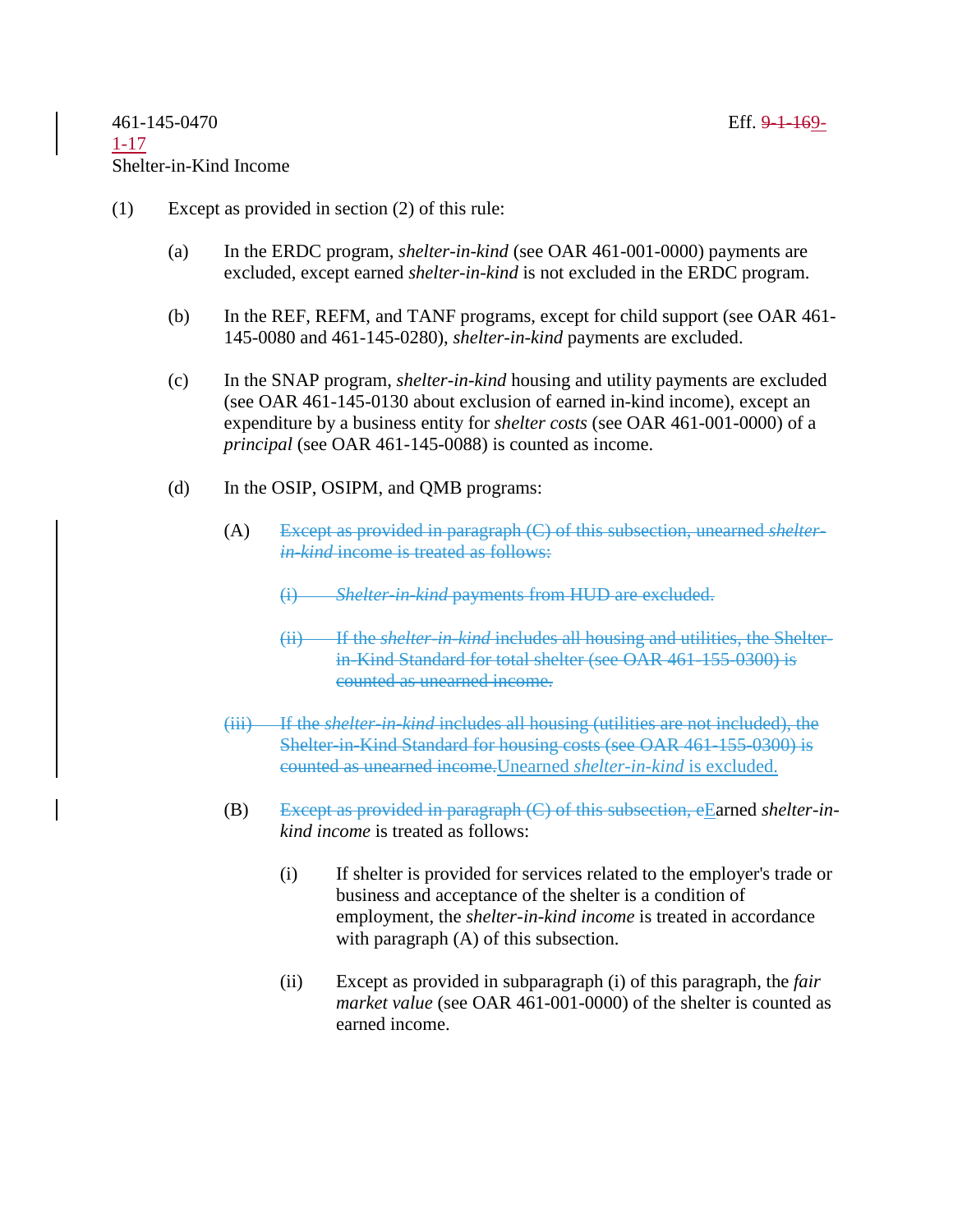- (C) In the OSIP and OSIPM programs, when a prorated standard is used (see OAR 461-155-0020 and OAR 461-155-0250) *shelter-in-kind* income is excluded.
- (2) A payment for which there is a legal obligation to pay to a member of the *financial group* (see OAR 461-110-0530) that is made to a third party for shelter expenses of a member of the *financial group* is counted as unearned income.

Stat. Auth.: ORS 329A.500, 409.050, 411.060, 411.083, 411.404, 411.816, 412.014, 412.049, 413.085, 414.685 Stats. Implemented: ORS 329A.500, 409.010, 411.060, 411.083, 411.404, 411.816, 412.014, 412.049, 413.085, 414.042, 414.685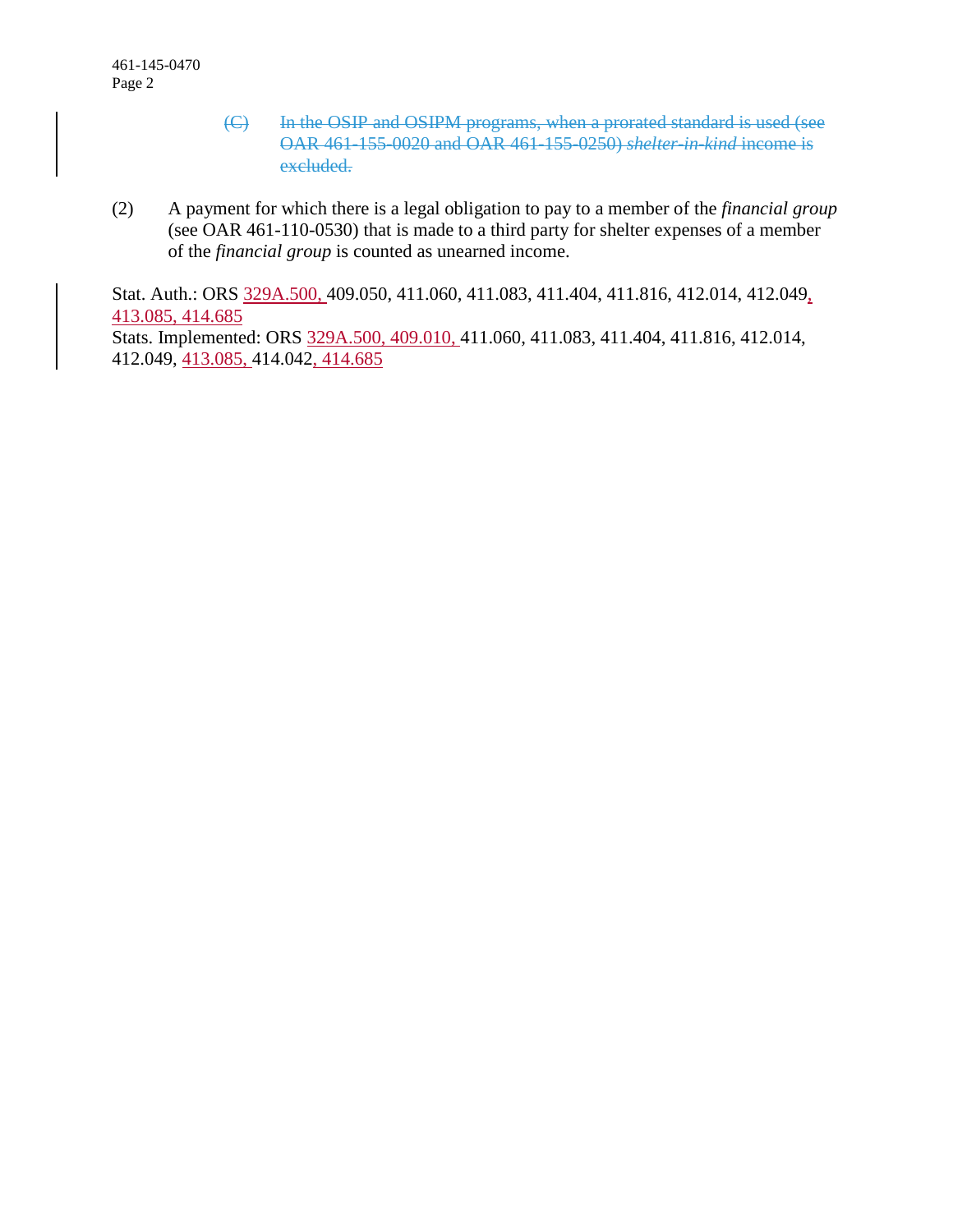### In the TANF program:

- (1) Prorated standards are used only in the no-adult tables and the non-SSI OSIP and OSIPM table.
- (2) In the OSIP and OSIPM programs:
- (a) Prorated standards only apply when an individual or a couple receives free food and shelter from others living in the household, and the individual or couple does not have an ownership interest or rental liability in the residence.
- (b) Prorated standards are not applied to cases in which an individual receives services described in OAR chapter 411, division 015.
- (c) Shelter-in-kind (see OAR 461-145-0470) may apply when prorated standards are not used.
- (32) In the TANF program, the The no-adult tables are used when there are no adults in the TANF *benefit group* (see OAR 461-110-0750).
- (4) In all programs except the TANF program, prorated standards are based on the number of people in the *need group*, compared to the adjusted number in the *household group* (see OAR 461-110-0210). The adjusted number in the household is determined by taking the total number of individuals in the household, minus the following individuals unless they are included in the *need group*:
	- (a) Unborns.
	- (b) Individuals receiving *long-term care* (see OAR 461-001-0000) or *home and community-based care* (see OAR 461-001-0030).
	- (c) Foster children.
	- (d) Children receiving adoption assistance.
	- (e) Live-in attendants who live with the filing group (see OAR 461-110-0310) solely to provide necessary medical or housekeeping services and are paid to provide these services.
	- (f) Landlords and tenants. A landlord-tenant relationship exists if one person pays another at *fair market value* (see OAR 461-001-0000) for housing and if--
		- (A) The filing group lives independently from the landlord or tenant;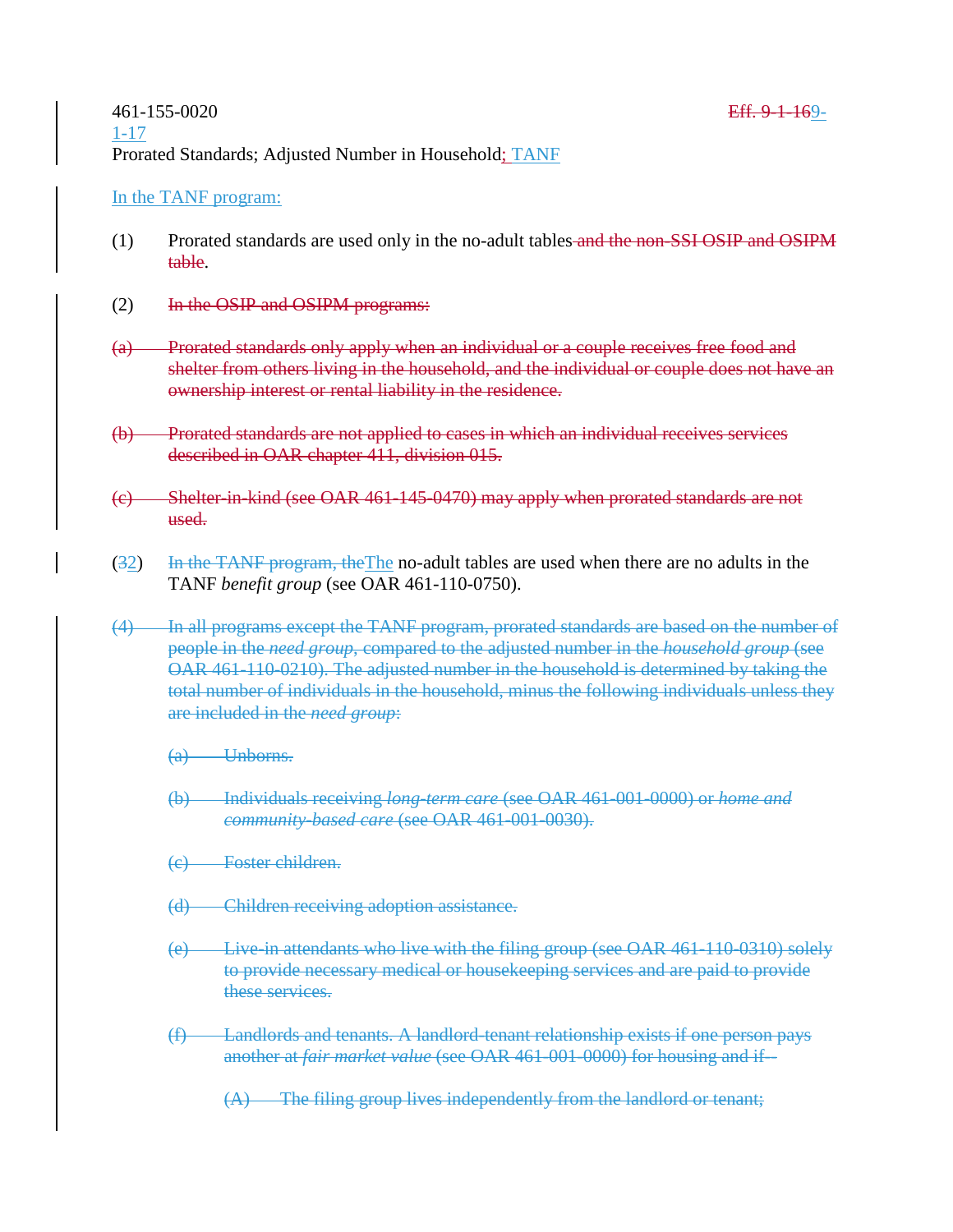- (B) The filing group has and uses sleeping, bathroom, and kitchen facilities that are separate from the landlord or tenant; and
- (C) If bathroom or kitchen facilities are shared, the housing must be a commercial establishment that provides either room, board, or both for *fair market value* compensation.
- $(g)$  In the OSIP and OSIPM programs only:
	- (A) The biological and adoptive children of either *spouse* (see OAR 461-001- 0000).
	- Recipients of OCCS Medical Programs (see OAR 461-001-0000), OSIP, OSIPM, QMB, or TANF.
- (53) In the TANF program, proratedProrated standards are based on the number of people in the *benefit group* (see OAR 461-110-0750), compared to the adjusted number in the *household group* (see OAR 461-110-0210). The adjusted number in the household is determined by taking the total number of individuals in the household, minus the following individuals unless they are included in the *benefit group*:
	- (a) Unborns.
	- (b) Individuals receiving *long-term care* (see OAR 461-001-0000) or *home and community-based care* (see OAR 461-001-0030).
	- (c) Foster childrenChildren who receive foster care payments for more than 30 days.
	- (d) Children receiving adoption assistance.
	- (e) Live-in attendants who live with the filing group (see OAR 461-110-0310 and 461-110-0330) solely to provide necessary medical or housekeeping services and are paid to provide these services.
	- (f) Landlords and tenants. A landlord-tenant relationship exists if one person pays another at *fair market value* (see OAR 461-001-0000) for housing and if--
		- (A) The filing group lives independently from the landlord or tenant;
		- (B) The filing group has and uses sleeping, bathroom, and kitchen facilities that are separate from the landlord or tenant; and
		- (C) If bathroom or kitchen facilities are shared, the housing must be a commercial establishment that provides either room, board, or both for *fair market value* compensation.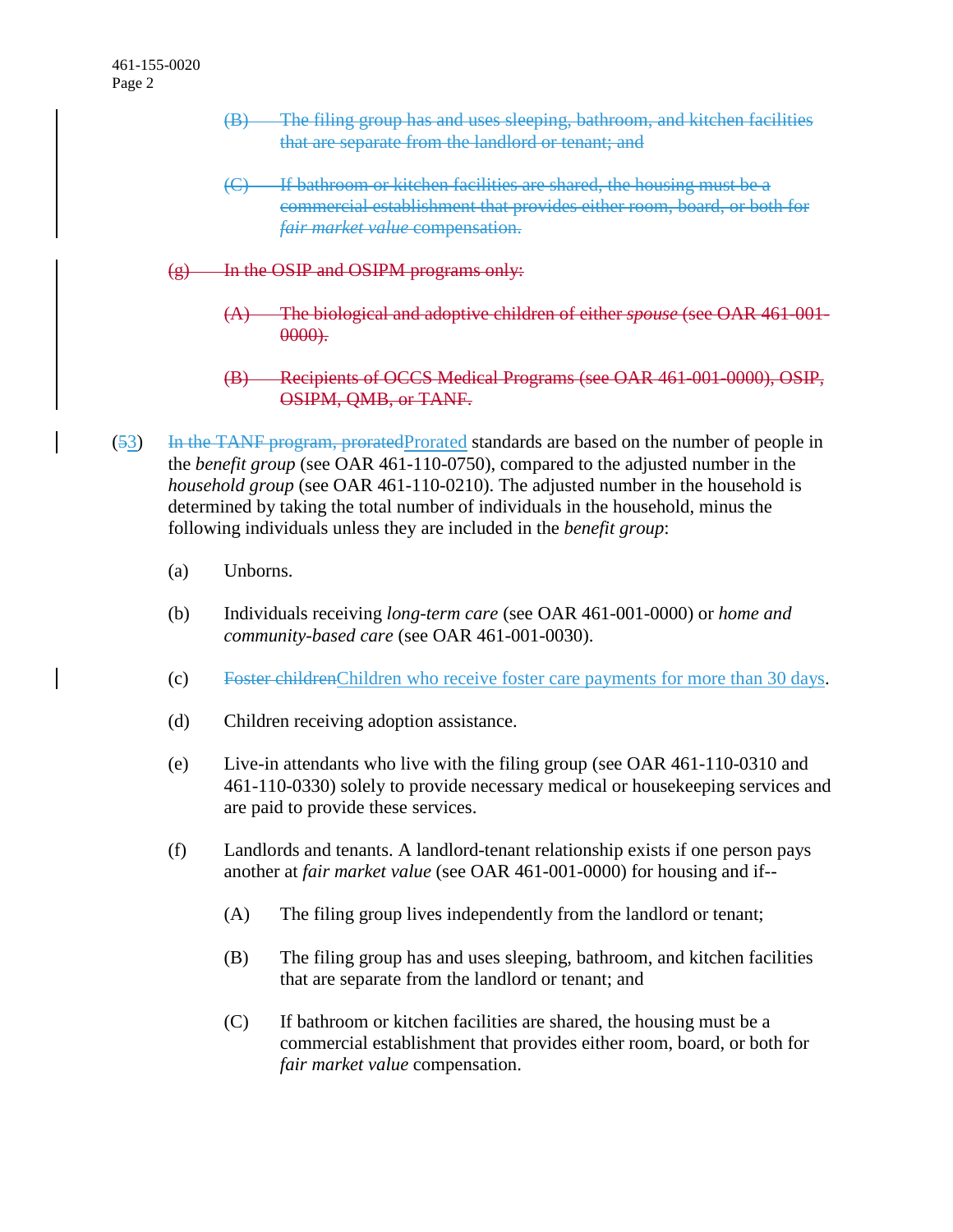461-155-0020 Page 3

Stat. Auth.: ORS 409.050, 411.060, 411.070, 411.402, 411.404, 411.706, 412.049, 413.085, 414.685

Stats. Implemented: ORS 409.010, 409.050, 411.060, 411.070, 411.402, 411.404, 411.706, 412.049, 413.085, 414.685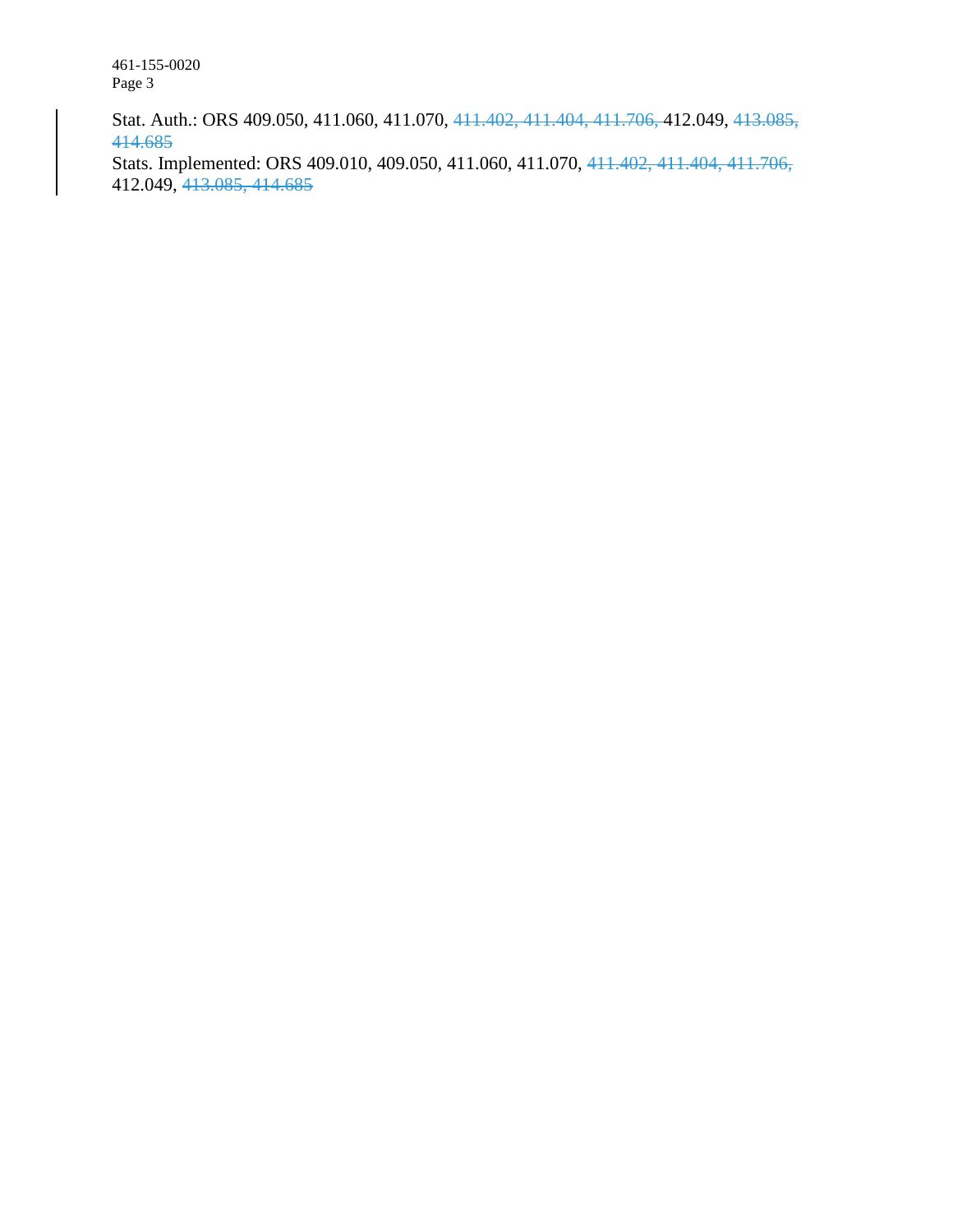- (1) An individual who is assumed eligible per OAR 461-135-0010 is presumed to meet the income limits for the OSIPM program.
- (2) An individual in a *nonstandard living arrangement* (see OAR 461-001-0000) meeting the requirements of OAR 461-135-0750, who is not assumed eligible and does not meet the income standards set out in section (4) of this rule, must have *countable* (see OAR 461- 001-0000) income that is equal to or less than 300 percent of the full SSI standard for a single individual (except OSIPM-EPD) or have established a qualifying trust as specified in OAR 461-145-0540(10)(c).
- (3) The OSIPM (except OSIPM-EPD) adjusted income standard takes into consideration the need for shelter (housing and utilities), food, and other items. The standard is itemized as follows:

| <b>ACIDM</b><br><del>von a</del> vi |                                                   |                            |                            |                                     |  |  |  |  |  |
|-------------------------------------|---------------------------------------------------|----------------------------|----------------------------|-------------------------------------|--|--|--|--|--|
| <b>Items of Need</b>                |                                                   |                            |                            |                                     |  |  |  |  |  |
|                                     | One Person in Need Group Two People in Need Group |                            |                            |                                     |  |  |  |  |  |
| Adjusted No.                        | One                                               | $Two$ or                   | $Tw\sigma$                 | Three or                            |  |  |  |  |  |
| in Household                        |                                                   | More                       |                            | $M$ oro<br>moro                     |  |  |  |  |  |
| <b>Shelter</b>                      | 451.00                                            | 209.00                     | 559.00                     | 207.00<br><del>∠∪7.∪∪</del>         |  |  |  |  |  |
| Food<br><del>rwu</del>              | 78.OC<br>$\textcolor{red}{\textbf{170.00}}$       | 75.OO<br><del>17J.VU</del> | 341 M<br><del>JTI.VV</del> | 27 <i>A 2A</i><br><del>JZ1.J4</del> |  |  |  |  |  |
| <b>Other</b>                        | 1በሬ በበ<br>100.00                                  | 1በሬ በበ<br>100.00           | ററാ ററ<br>20J.OU           | ാവ സ<br>$-0.00$                     |  |  |  |  |  |

(4) An individual, other than one identified in section (1), (2), or (65) of this rule, must have adjusted income below the standard in this section. The Department determines the adjusted number in the household under OAR 461-155-0020.

| <b>OSIPM</b>                                        |                          |                       |                          |                         |  |  |  |  |
|-----------------------------------------------------|--------------------------|-----------------------|--------------------------|-------------------------|--|--|--|--|
| <b>Adjusted Income Standards</b>                    |                          |                       |                          |                         |  |  |  |  |
|                                                     | One Person in Need Group |                       | Two People in Need Group |                         |  |  |  |  |
| Adjusted No. in<br>HouseholdNumber<br>in Need Group | One                      | <b>Two or</b><br>More | Two                      | <b>Three or</b><br>More |  |  |  |  |
| AB/AD/OAA                                           | 735.00                   | <del>,,,,,,,,</del>   | 1,103.00                 | 725.27<br><u>JJ.J</u>   |  |  |  |  |

- (54) In the OSIPM (except OSIPM-EPD) program, an individual in a nursing facility or an ICF-MR is allowed the following amounts for clothing and personal incidentals:
	- (a) For an individual who receives a VA pension based on unreimbursed medical expenses (UME), \$90 is allowed.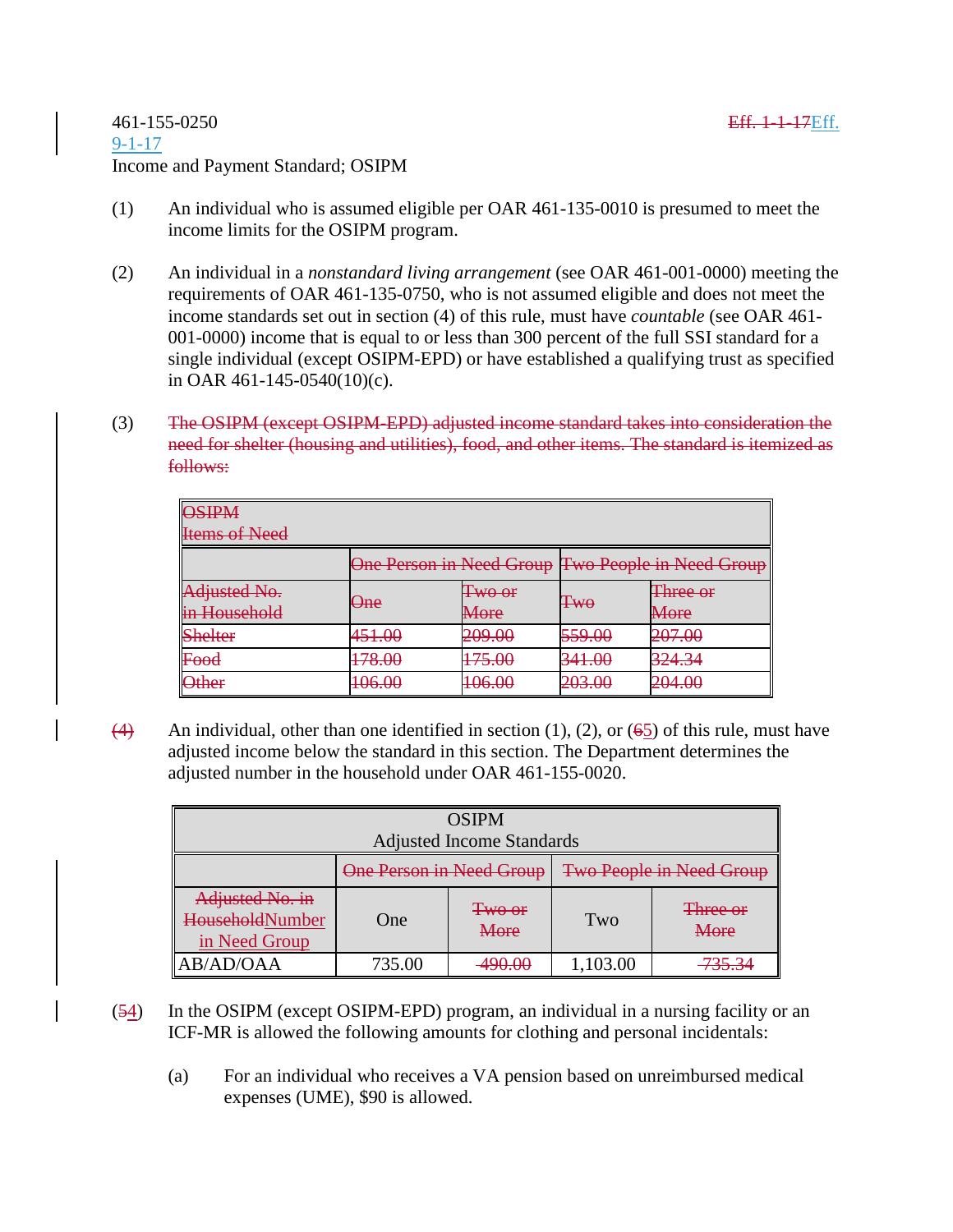- (b) For all other individuals, \$60.18 is allowed.
- (c) For an individual identified in subsection (b) of this section with *countable* income (including any SSI) that is less than \$60.18, the payment standard is equal to the difference between the individual's *countable* income (including any SSI) and \$60.18. For the purposes of this subsection, *countable* income includes income that would otherwise be *countable* for an individual who is assumed eligible under OAR 461-135-0010.
- (65) In the OSIPM-EPD program, the adjusted earned income limit is 250 percent of the federal poverty level for a family of one.

Stat. Auth.: ORS 409.050, 411.060, 411.070, 411.404, 411.704, 411.706, 413.085, 414.685 Stats. Implemented: ORS 411.060, 411.070, 411.404, 411.704, 411.706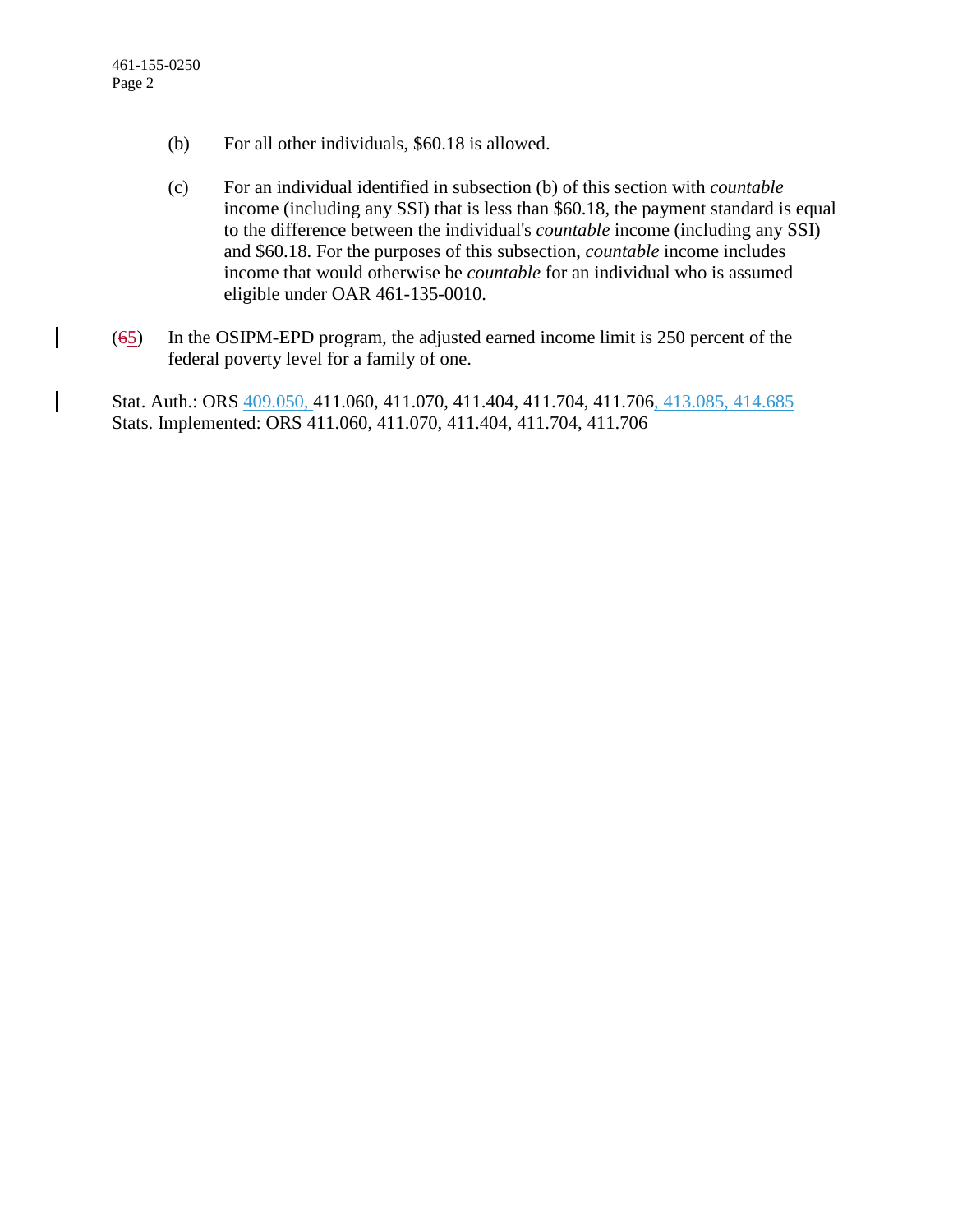#### **THIS RULE IS REPEALED**

In the OSIP, OSIPM, and QMB programs, the Shelter-in-Kind Standard is:

(1) For a single individual:

(a) Living alone, \$451 for total shelter or \$271 for housing costs only.

(b) Living with others, \$209 for total shelter or \$125 for housing costs only.

(2) For a couple:

(a) Living alone, \$559 for total shelter or \$335 for housing costs only.

(b) Living with others, \$207 for total shelter or \$124 for housing costs only.

Stat. Auth.: ORS 411.060, 411.070 Stats. Implemented: ORS 411.060, 411.070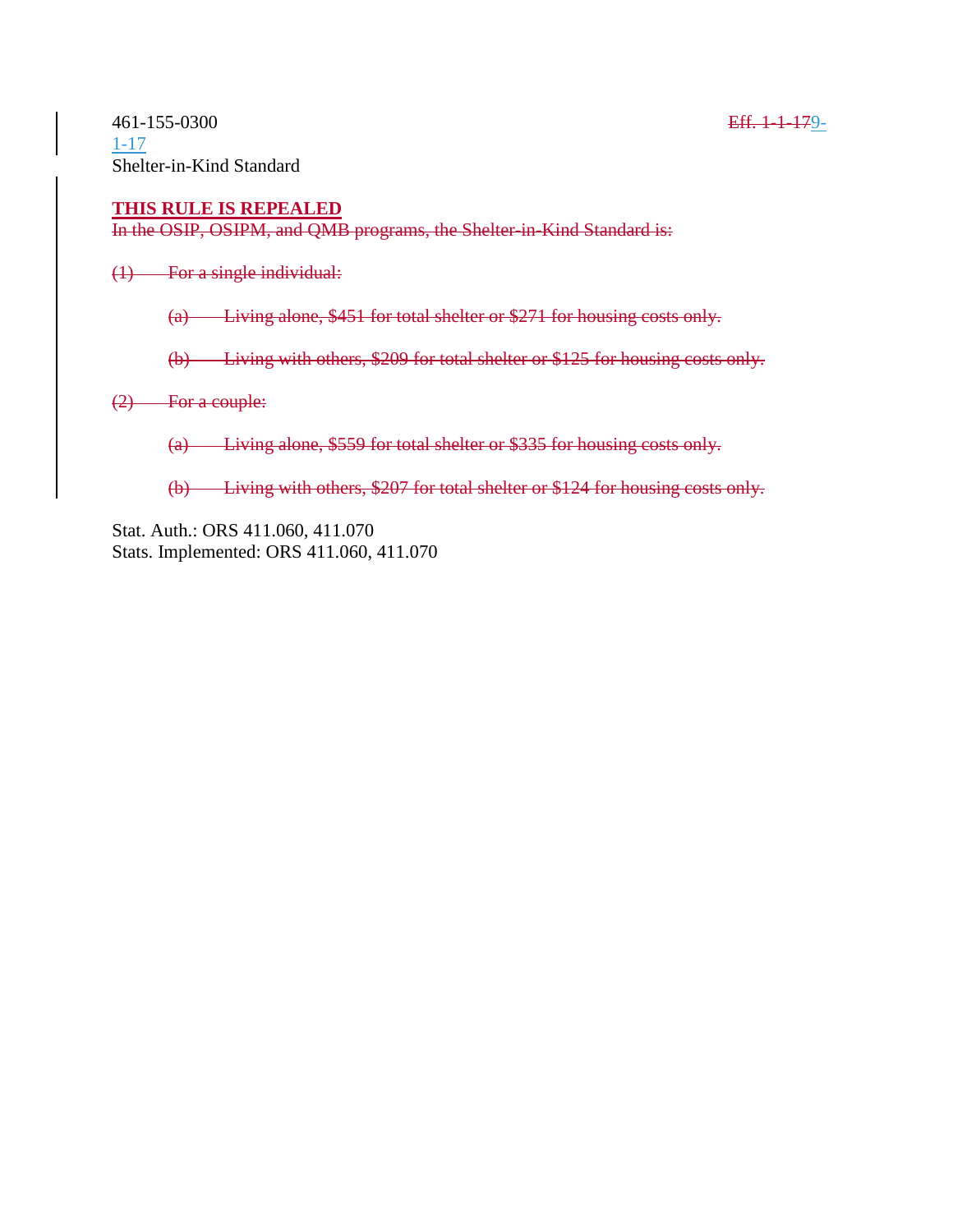### 461-155-0660 Eff. 10-1-139- 1-17 Special Need; Accommodation Allowance

- (1) An OSIP or OSIPM program client living in a nursing facility is not eligible for an accommodation allowance. An OSIP or OSIPM program client living in a *nonstandard living arrangement* (see OAR 461-001-0000) is not eligible for an accommodation allowance unless he or she is receiving, or is eligible to receive after a temporary absence, *home and community-based care* (see OAR 461-001-0030) in-home services. An OSIP or OSIPM program client receiving SSI or having an adjusted income less than the OSIPM program income standard (except a client in a nursing facility) or eligible to receive or receiving *home and community-based care* in-home services is allowed an accommodation allowance if the client is 18 years of age or older and meets the criteria in section (2) or (3) of this rule.
- (2) Temporary absence of client from home.
	- (a) A temporary accommodation allowance may be authorized, when permitted under section (1) of this rule, if a client meets the following criteria:
		- (A) The client leaves his or her home or rental property and enters an adult foster care facility, assisted living facility, group care home, hospital, nursing facility, residential care facility, specialized living facility, or state psychiatric institution;
		- (B) The client cannot afford to keep the home without the allowance;
		- (C) The client will be able to return home within six months of leaving, according to a written statement from a primary practitioner, RN, or PAS (pre-admission screening) RN; and
		- (D) The home will accommodate the service plan of the client when the client returns.
	- (b) The allowance may be authorized for six months. If, after six months, the client continues to meet the criteria in subsection (a) of this section, an extension may be approved in writing by a supervisor.
	- (c) The accommodation allowance equals the total of the client's housing cost, including taxes and insurance, plus the limited standard utility allowance for the SNAP program provided in OAR 461-160-0420.
- (3) Additional cost for accommodation. A client meeting the criteria in section (1) of this rule may receive an accommodation allowance if the client's shelter cost exceeds the shelter standard in OAR 461-155-0250(2)\$451 for a one-person *need group* (see OAR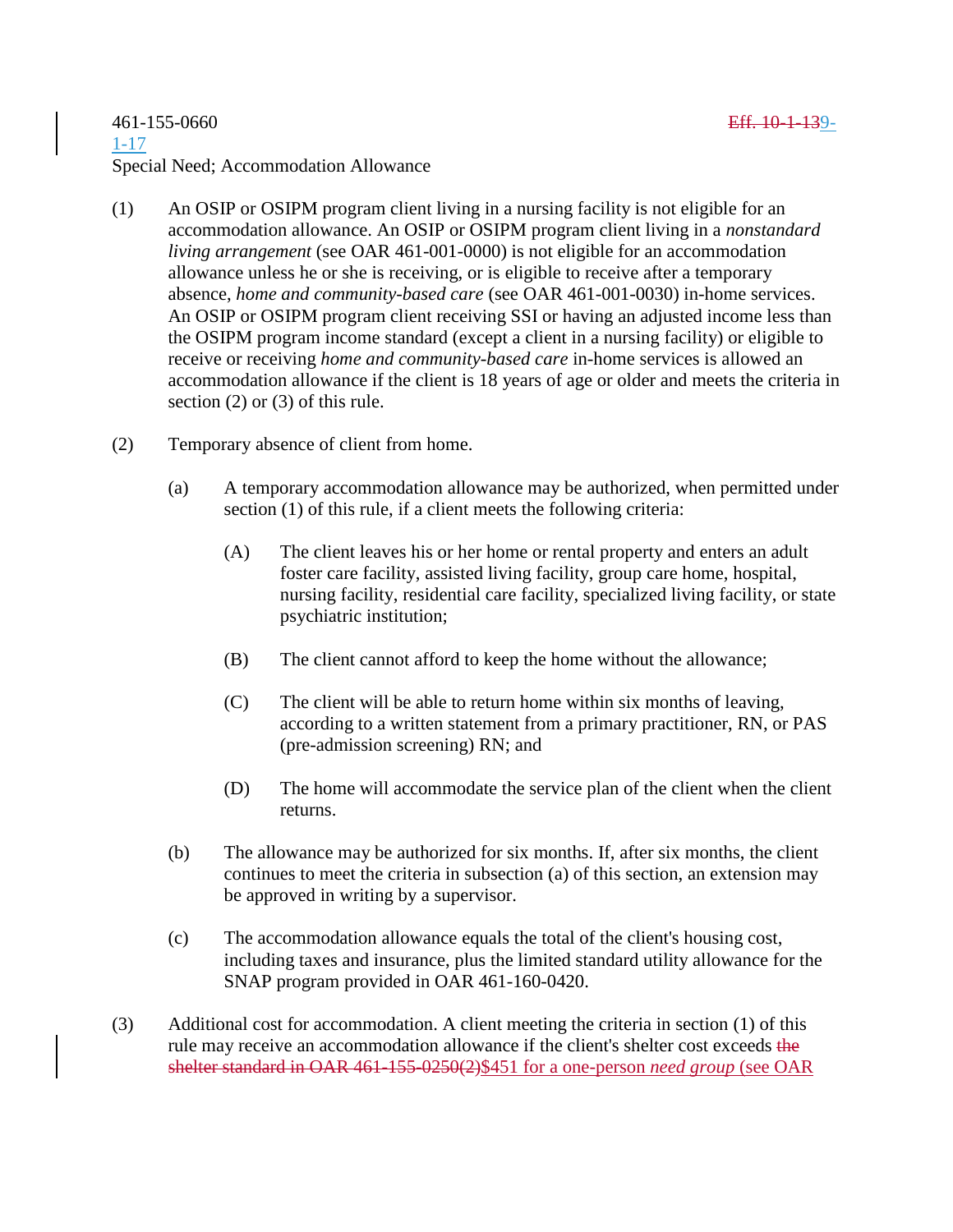[461-110-0630\)](https://apps.state.or.us/cf1/caf/arm/A/461-110-0630.htm) or \$559 for a two-person *need group*, and the requirements of one of the following subsections are met:

- (a) The client has a documented increase in rent associated with access by an individual with a disability; or
- (b) The client has been assessed to need a live-in provider, has accepted the services of a live-in provider, and requires an additional bedroom for the live-in provider.
- (4) The accommodation allowance is determined as follows:
	- (a) For a client who receives an accommodation allowance based on increased costs associated with access by an individual with a disability, only the additional increase in cost for the accommodation is allowed.
	- (b) For a client who receives an accommodation allowance based on the need for an additional bedroom for a live-in provider, the amount of the accommodation allowance is the limited standard utility allowance for the SNAP program under OAR 461-160-0420 plus --
		- (A) One-third of the monthly rental cost; or
		- (B) One-third of the monthly payment on the property agreement (including mortgage, trust deed, or land sale contract). The property agreement is the agreement existing at the time the client is approved for the accommodation allowance. The accommodation allowance for the housing portion ends if the debt is refinanced, unless the refinancing was done only to reduce the original property agreement's interest rate or total monthly payment amount and the owner realized no direct or indirect payment of the home's equity value from the refinancing.
			- (i) If the refinancing requirement under this paragraph is met, the amount of the accommodation allowance is one-third of the refinanced property agreement amount plus the limited standard utility allowance under OAR 461-160-0420.
			- (ii) If the refinancing requirement under this paragraph is not met and the housing portion of the accommodation allowance ends, the client remains eligible only for the limited standard utility allowance portion under OAR 461-160-0420.
- (5) Special requirements.
	- (a) A client who rents and qualifies for an allowance under section (3) of this rule must take the steps necessary to obtain subsidized housing under any federal or state housing program. A client who fails, at any time, to take the steps necessary